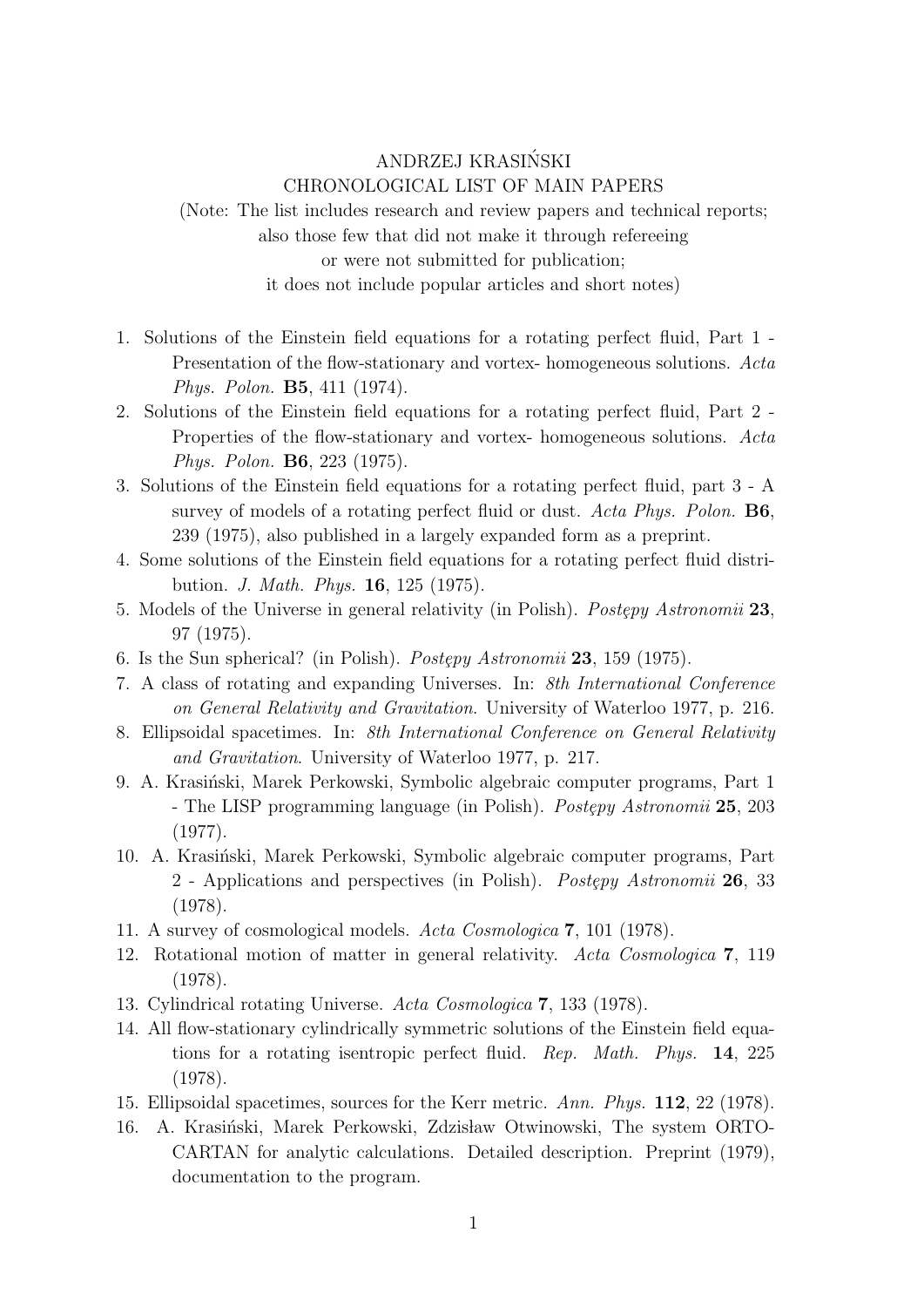- 17. A. Krasiński, Marek Perkowski, The system ORTOCARTAN user's manual. Preprint (1980), documentation to the program.
- 18. A. Krasiński, Jerzy Plebański, N-dimensional complex Riemann-Einstein spaces with  $O(n-1,C)$  as the symmetry group. *Rep. Math. Phys.* **17**, 217 (1980).
- 19. A. Krasiński, Marek Perkowski, ORTOCARTAN a computer program for calculating curvature tensors. In: *9th International Conference on General Relativity and Gravitation*. University of Jena 1980, p. 106.
- 20. Spacetimes with intrinsic spherical symmetry. In: *9th International Conference on General Relativity and Gravitation*. University of Jena 1980, p. 44.
- 21. A Newtonian model of the Kerr gravitational field. In: *9th International Conference on General Relativity and Gravitation*. University of Jena 1980, p. 46.
- 22. A Newtonian model of the source of the Kerr metric. *Phys. Lett.* **A80**, 238 (1980).
- 23. Figures of equilibrium, Part 1 Basic theorems (in Polish). *Postępy Astronomii* **28**, 271 (1980).
- 24. A. Krasiński, Marek Perkowski, ORTOCARTAN a new computer program for analytic calculations in general relativity. *Gen. Relativ. Gravit.* **13**, 67 (1981).
- 25. A. Krasiński, Marek Perkowski, ORTOCARTAN a new computer program for algebraic calculations. *Computer Phys. Commun.* **22**, 269 (1981).
- 26. The Universe that can open up or close. Paper awarded the "honorable mention" award in the 1981 Gravity Research Foundation Competition. Never submitted for publication.
- 27. Spacetimes with spherically symmetric hypersurfaces. *Gen. Relativ. Gravit.* **13**, 1021 (1981).
- 28. Figures of equilibrium, Part 2 Homogeneous figures (in Polish). *Postępy Astronomii* **29**, 31 (1981).
- 29. Figures of equilibrium, Part 3 Inhomogeneous figures (in Polish). *Postepy Astronomii* **29**, 87 (1981).
- 30. The Universe with time-varying spatial curvature index. In: *The birth of the Universe*. Edited by J. Audouze and J. Tran Tranh Van. Proceedings of the 17-th Rencontre de Moriond 1982, vol. 34. Editions Frontieres, Gif sur Yvette 1982, p. 15.
- 31. On the global geometry of the Stephani Universe. *Gen. Relativ. Gravit.* **15**, 673 (1983).
- 32. Symmetries of the Riemann tensor. In: *10th International Conference on General Relativity and Gravitation*. University of Padua 1983, p. 290.
- 33. The program ORTOCARTAN for algebraic calculations new developments. In: *10th International Conference on General Relativity and Gravitation*. University of Padua 1983, p. 433.
- 34. The Universe with varying topology of spatial slices. In: *10th International*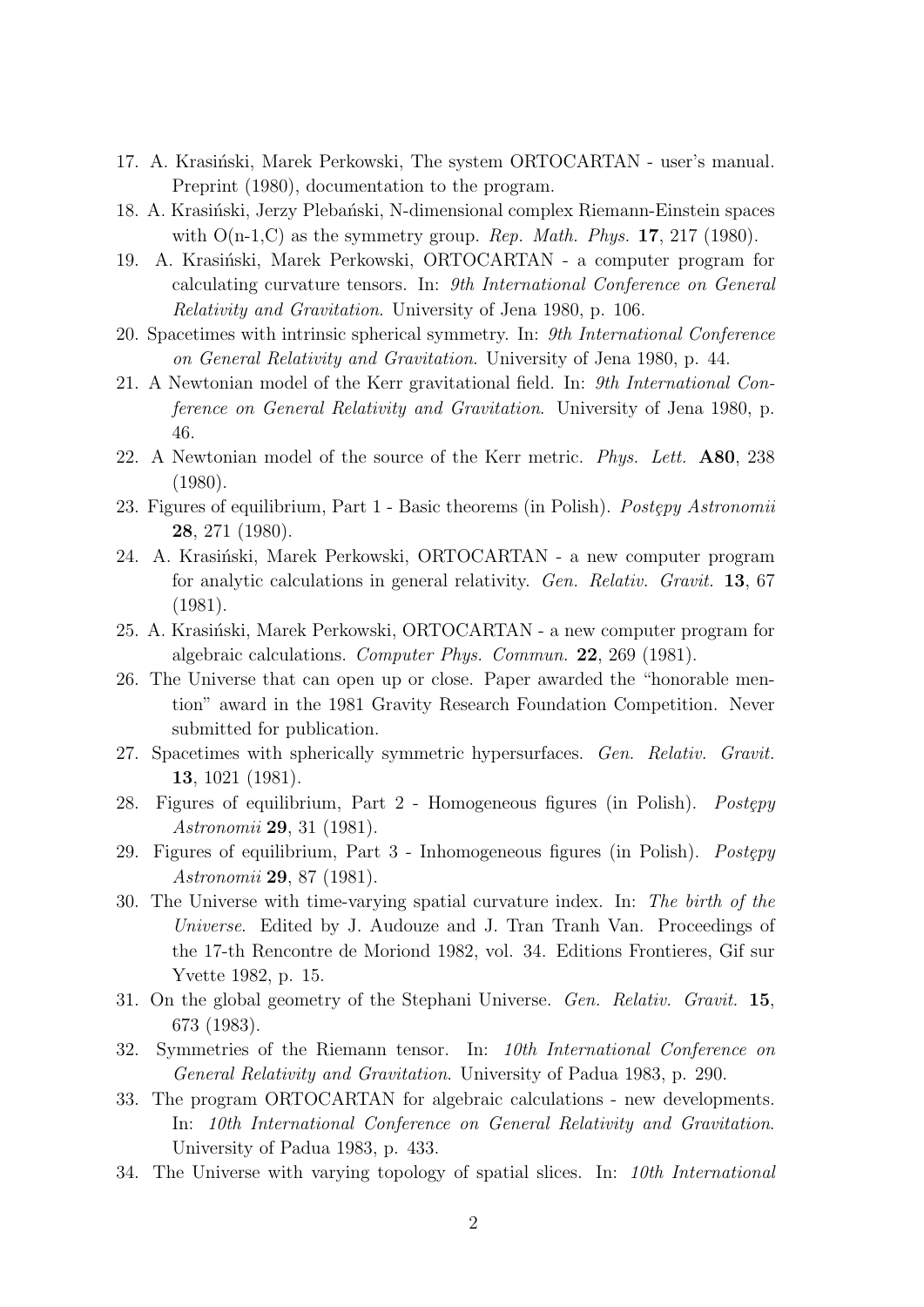*Conference on General Relativity and Gravitation*. University of Padua 1983, p. 841.

- 35. A. Krasiński, Marek Perkowski, The system ORTOCARTAN user's manual. Third edition, Cologne 1983. Updated documentation to the program, stored and distributed on a magnetic tape.
- 36. ORTOCARTAN a program for algebraic calculations in general relativity. *SIGSAM Bulletin* **17** no 3 – 4, 12 (1983).
- 37. A. Krasiński, Marek Perkowski, Zdzisław Otwinowski and Marek Kwaśniewski, The system ORTOCARTAN for analytic calculations. Detailed description. Second edition, Warsaw 1984. Updated documentation to the program, stored and distributed on a magnetic tape.
- 38. A generalization of the Lemaˆıtre models. In: *The Big Bang and Georges Lemaˆıtre*. Edited by A. Berger. D. Reidel Publishing Company, Dordrecht 1984, p. 63.
- 39. The system ORTOCARTAN user's manual. Supplement to the second edition. Preprint (1984), documentation to the program, included in the updates of the magnetic tape version of no 35.
- 40. Generalized cosmological models. In: *Proceedings of the Sir Arthur Eddington Centenary Symposium, Vol. I: Relativistic astrophysics and cosmology.* Edited by V. de Sabbata and T. M. Karade. World Scientific Publishing Company, Singapore 1984, p. 45.
- 41. The program ORTOCARTAN for applications in Einstein's relativity theory. In: *EUROCAL'85, European Conference on Computer Algebra, Linz, Austria, 1985. Proceedings, vol. 2: Research contributions.* Edited by B. F. Caviness. Lecture Notes in Computer Science vol. 204. Springer, Berlin 1985, p. 159.
- 42. A. Krasiński, Stanisław Bażański and Renata Kaczyńska, Physical properties of the extended Chasles equilibrium figure. *Phys. Lett.* **A 115**, 33 (1986).
- 43. The program ORTOCARTAN developments since 1983. In: *11th International Conference on General Relativity and Gravitation*. University of Stockholm 1986, p. 58.
- 44. Spacetimes with conformally flat flow-orthogonal sections. In: *11th International Conference on General Relativity and Gravitation*. University of Stockholm 1986, p. 327.
- 45. A spatially periodic generalization of the FLRW cosmological models. In: *Proceedings of the 4th Marcel Grossman Meeting on General Relativity*. Edited by R. Ruffini. Elsevier Science Publishers B. V., Amsterdam 1986, p. 989.
- 46. Inhomogeneous generalizations of the Robertson-Walker cosmological models. In: *Gravitational Collapse and Relativity, Proceedings of Yamada Conference XIV*. Edited by H. Sato and T. Nakamura. World Scientific Publishing Company, Singapore 1986, p. 500.
- 47. The program ORTOCARTAN for applications in the relativity theory. In: *International Conference on Computer Algebra and its Applications in Theoret-*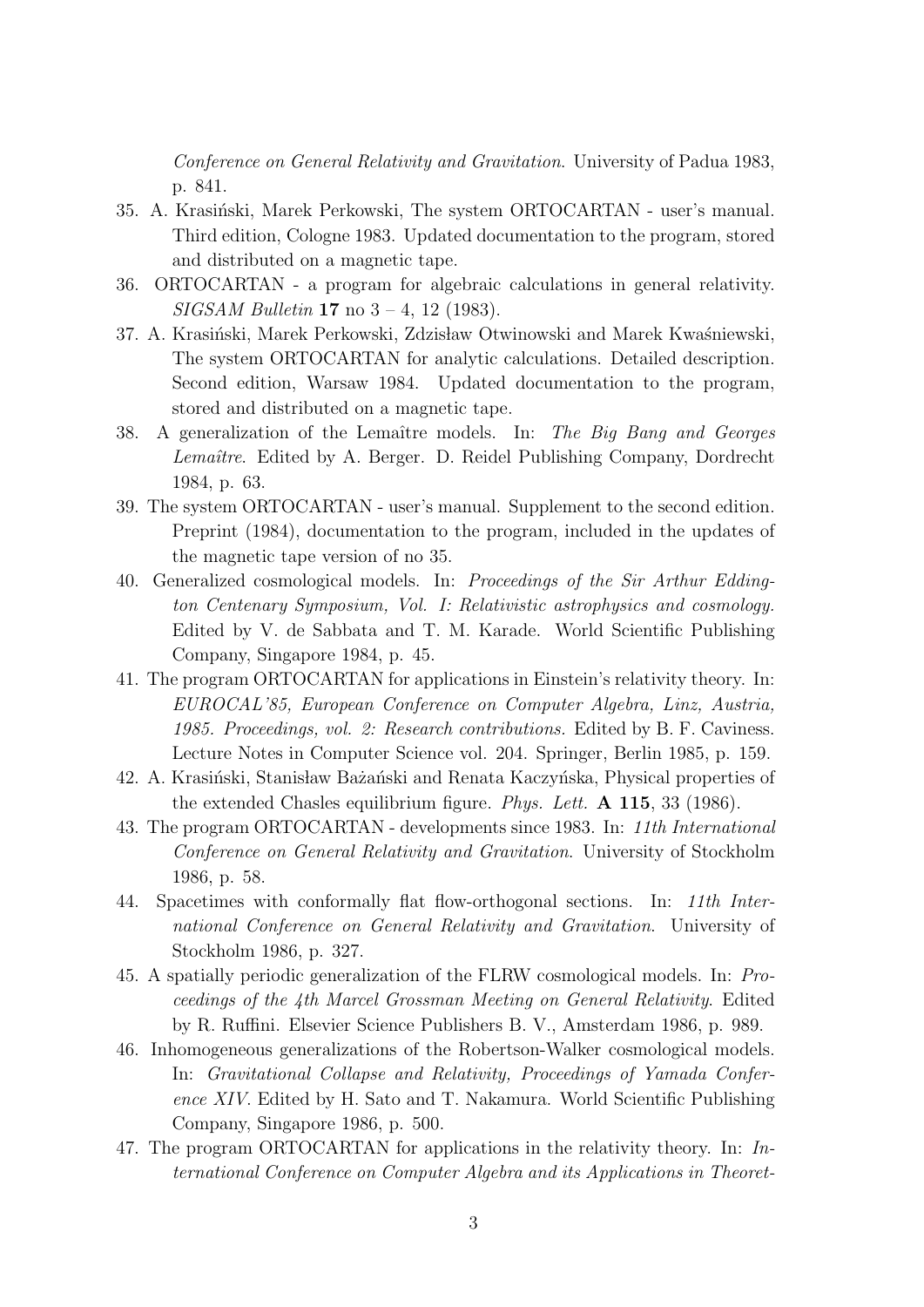*ical Physics*. Edited by N. N. Govorun. Joint Institute for Nuclear Research, Dubna 1986, p. 50.

- 48. On the equations of state and on flow of perfect fluids in general relativity (comments to two papers by V. I. Obozov). *Acta Phys. Polon.* **B19**, 801 (1988).
- 49. Shearfree normal cosmological models. *J. Math. Phys.* **30**, 433 (1989).
- 50. Symmetries of manifolds and tensor fields and the Bianchi classification. In: *Proceedings of the Instructional Workshop on Advanced Aspects of General Relativity, vol. I*. Edited by A. Banerjee. Jadavpur University and the Indian Association for the Cultivation of Science, Calcutta 1989, p. 6.
- 51. A unified representation of the shearfree normal models. In: *12th International Conference on General Relativity and Gravitation*. University of Colorado at Boulder 1989, p. 341.
- 52. Cosmological exact solutions. In: *12th International Conference on General Relativity and Gravitation*. University of Colorado at Boulder 1989, p. 340.
- 53. Early inhomogeneous cosmological models in Einstein's theory. In: *Modern Cosmology in Retrospect*. Edited by B. Bertotti, R. Balbinot, S. Bergia and A. Messina. Cambridge University Press, Cambridge 1990, p. 115.
- 54. User-friendly features of ORTOCARTAN. In: *Computer Algebra in Physical Research*. Edited by D. V. Shirkov, V. A. Rostovtsev and V. P. Gerdt. World Scientific, Singapore 1991, p. 66.
- 55. A note on the uniqueness of the Wyman solution. *Rep. Math. Phys.*, **29**, 337 (1991).
- 56. The program ORTOCARTAN now available on Atari. In: *13th International Conference on General Relativity and Gravitation*. University of Cordoba 1992, p. 305.
- 57. Cosmology in an inhomogeneous Universe. In: *13th International Conference on General Relativity and Gravitation*. University of Cordoba 1992, p. 378.
- 58. A survey of cosmological exact solutions. In: *Proceedings of the 6th Marcel Grossman Meeting on General Relativity*. Edited by H. Sato and T. Nakamura. World Scientific, Singapore 1992, p. 642.
- 59. Physics in an inhomogeneous Universe (in Polish). *Postepy Fizyki* 43, 415 (1992).
- 60. The program ORTOCARTAN for algebraic calculations in relativity. *Gen. Relativ. Gravit.* **25**, 165 (1993).
- 61. The Galileo affair (in Polish). *Postępy Fizyki* 44, 487 (1993); same text: *Postępy Astronomii* **41**, 109 (1993) - part 1, **41**, 183 (1993) - part 2.
- 62. Bibliography on inhomogeneous cosmological models. *Acta Cosmologica* **20**, 67 (1994).
- 63. Physics in an inhomogeneous Universe [a different text from no 59]. In: *Inhomogeneous cosmological models. Proceedings of the 1994 Spanish Relativity Meeting*. Edited by J. M. M. Senovilla and A. Molina. World Scientific,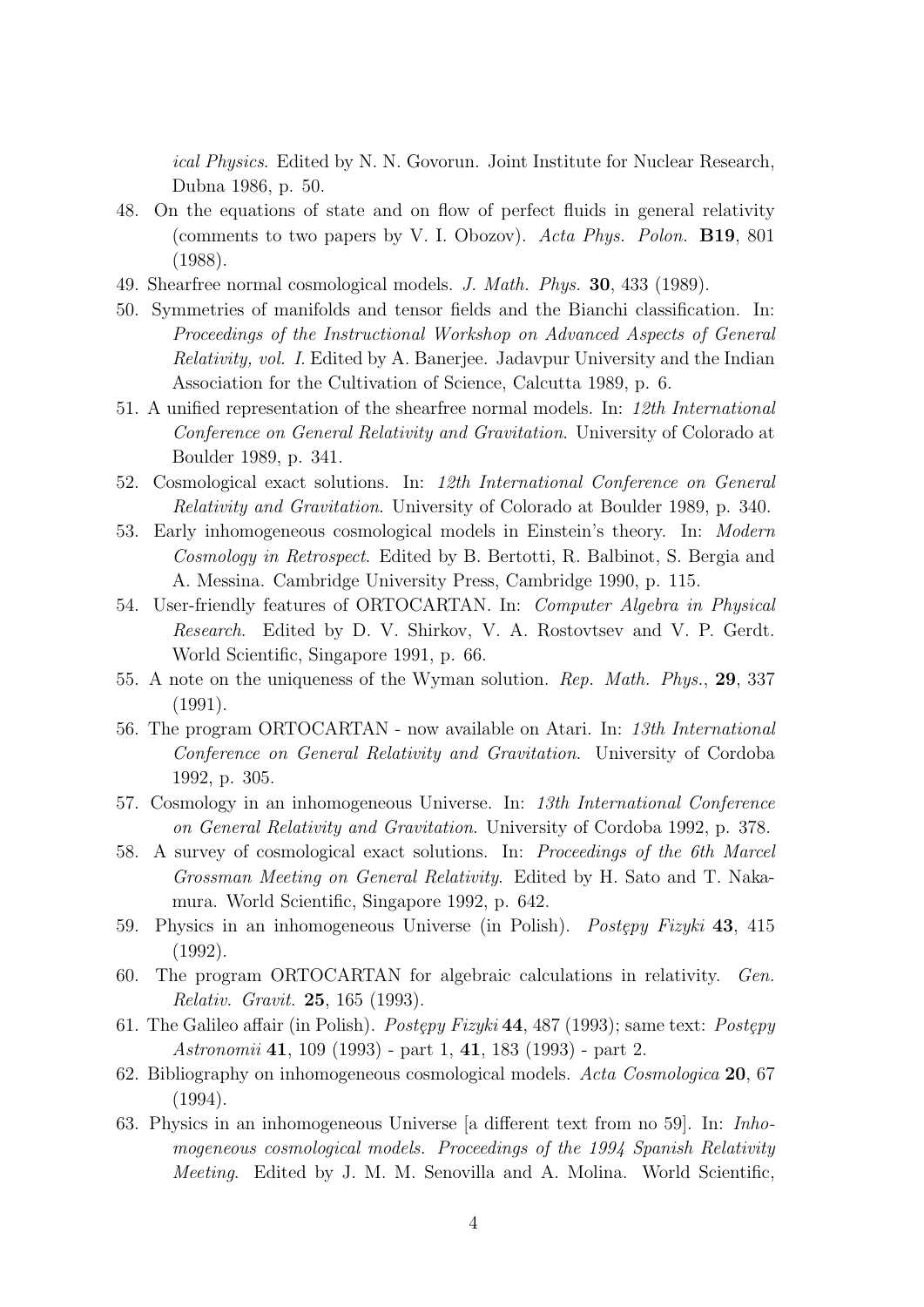Singapore, 1995, p. 27.

- 64. Overview of inhomogeneous cosmological models. In: *Recent developments in gravitation and mathematical physics*. Edited by A. Macias, T. Matos, O. Obregon and H. Quevedo. World Scientific, Singapore 1996, p. 163.
- 65. Inhomogeneous cosmological models [a book]. Cambridge University Press, Cambridge 1997, 317 pp, ISBN 0 521 48180 5. Paperback re-edition 2006; electronic re-edition 2010.
- 66. A. Krasiński, Hernando Quevedo and Roberto Sussman, On the thermodynamical interpretation of perfect fluid solutions of the Einstein equations with no symmetry. *J. Math. Phys.* **38**, 2602 (1997).
- 67. Rotating dust solutions of Einstein's equations with 3-dimensional symmetry groups; Part 1: Two Killing fields spanned on  $u^{\alpha}$  and  $w^{\alpha}$ . *J. Math. Phys.* **39**, 380 (1998).
- 68. Rotating dust solutions of Einstein's equations with 3-dimensional symmetry groups; Part 2: One Killing field spanned on  $u^{\alpha}$  and  $w^{\alpha}$ . *J. Math. Phys.* **39**, 401 (1998).
- 69. Rotating dust solutions of Einstein's equations with 3-dimensional symmetry groups; Part 3: All Killing fields linearly independent of  $u^{\alpha}$  and  $w^{\alpha}$ . *J. Math. Phys.* **39**, 2148 (1998).
- 70. Physics and cosmology in an inhomogeneous Universe. In: *Black holes and high energy astrophysics. Proceedings of the 49th Yamada Conference*. Edited by H. Sato and N. Sugiyama. Universal Academy Press, Tokyo 1998, p. 133.
- 71. The ultimate extension of the Bianchi classification for rotating dust models. In: *On Eistein's path: Essays in honor of Engelbert Schucking*. Edited by A. Harvey. Springer, New York 1999, p. 283.
- 72. What is space and what space do we live in? (the point of view of a nonquantum physicist) (in Polish). In: *Space in Contemporary Science*. Edited by S. Symotiuk and G. Nowak. Publishing House of the Maria Curie-Sk lodowska University, Lublin 2000, p. 11.
- 73. The newest release of the Ortocartan set of programs for algebraic calculations in relativity. *Gen. Relativ. Gravit.* **33**, 145 (2001).
- 74. Rotating Bianchi type V dust models generalizing the *k* = *−*1 Friedmann models. *J. Math. Phys.* **42**, 355 (2001).
- 75. [As a member of a large team], Dictionary of Geophysics, Astrophysics and Astronomy. Edited by R. Matzner. CRC Press, Boca Raton, London, New York and Washington 2001. [68 definitions contributed, total number of contributors: 51].
- 76. Friedmann limits of hypersurface-homogeneous rotating dust models. *J. Math. Phys.* **42**, 3628 (2001).
- 77. Rotating dust models in relativity. In: *Coherent states, quantization and gravity. Proceedings of the XVIIth Workshop on Geometric Methods in Physics, Bialowie˙za (Poland) 1998*. Edited by M. Schlichenmaier, A. Strasburger, S.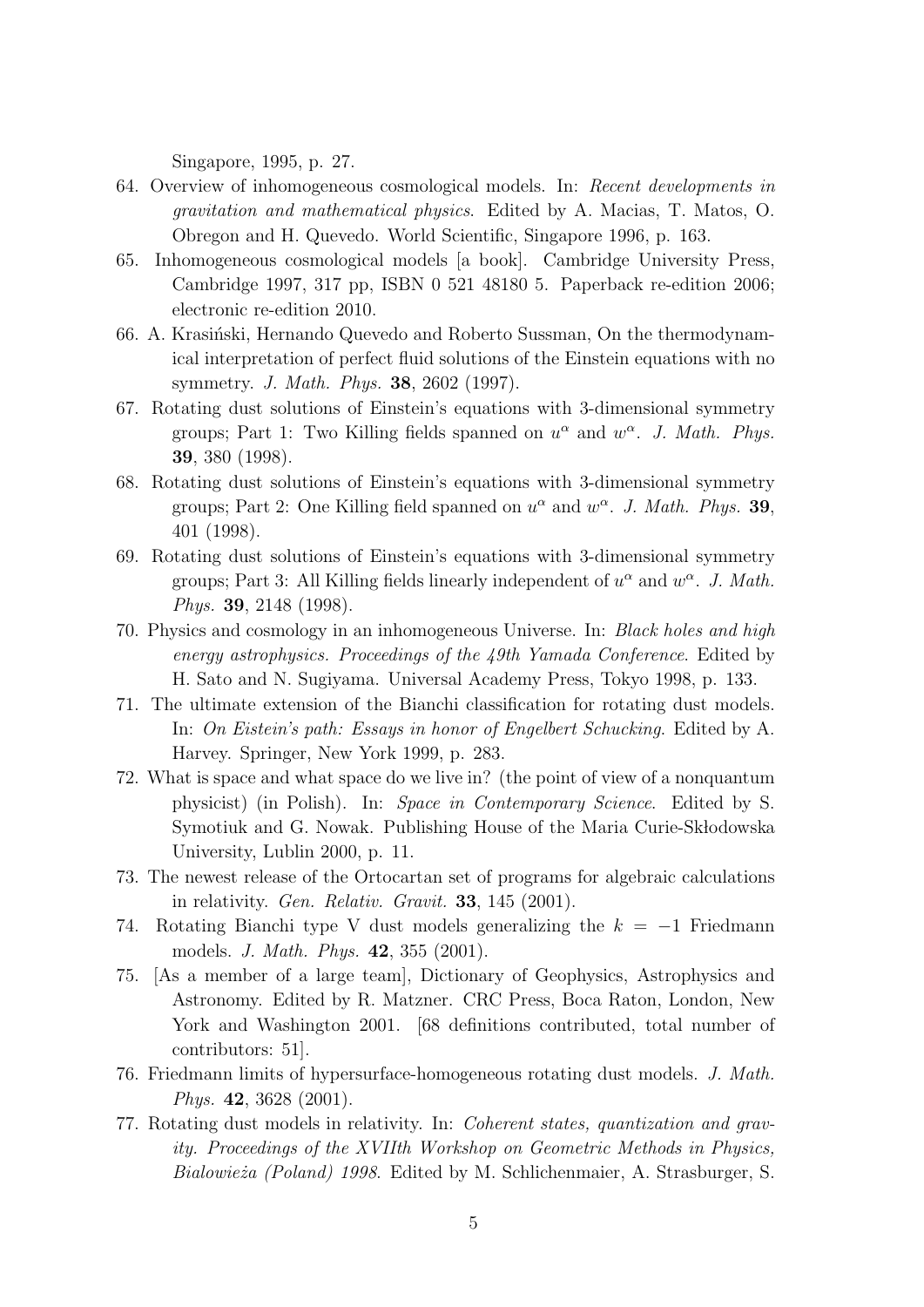Twareque Ali and A. Odzijewicz. Warsaw University Press, Warsaw 2001, p. 199.

- 78. A. Krasiński, Charles Hellaby, Structure formation in the Lemaitre Tolman model. *Phys. Rev.* **D65**, 023501 (2002).
- 79. Charles Hellaby, A. Krasiński, You cannot get through Szekeres wormholes or regularity, topology and causality in quasi-spherical Szekeres models. *Phys. Rev.* **D66**, 084011 (2002).
- 80. Inhomogeneous cosmology workshop report (Edited by A. Krasiński). In: *The Ninth Marcel Grossman Meeting on Recent Developments in Theoretical and Experimental General Relativity, Gravitation and Relativistic Field Theories*. Edited by V. G. Gurzadyan, R. T. Jantzen and R. Ruffini. World Scientific, New Jersey, London, Singapore, Hong Kong 2002, p. 627.
- 81. Recent developments in the system Ortocartan. In: *The Ninth Marcel Grossman Meeting on Recent Developments in Theoretical and Experimental General Relativity, Gravitation and Relativistic Field Theories*. Edited by V. G. Gurzadyan, R. T. Jantzen and R. Ruffini. World Scientific, New Jersey, London, Singapore, Hong Kong 2002, p. 1701.
- 82. A. Krasiński, Christoph G. Behr, Engelbert Schücking, Frank B. Estabrook, Hugo D. Wahlquist, George F. R. Ellis, Robert Jantzen and Wolfgang Kundt, The Bianchi classification in the Schücking–Behr approach. *Gen. Relativ. Gravit.* **35**, 475 (2003).
- 83. How the theory of relativity had been taking shape (in Polish). *Postepy Fizyki* **54**, 95 (2003).
- 84. A. Krasiński, Charles Hellaby, Structure formation in the Universe by exact methods. In: *"Mathematics of Gravitation II"*. Proceedings of the conference held in Warsaw, 2003. Published in the web page http://www.impan.pl/BC/Arch/2003/Gravitation/ConfProc/index.html
- 85. A. Krasiński, Charles Hellaby, More examples of structure formation in the Lemaitre – Tolman model. *Phys. Rev.* **D69**, 023502 (2004).
- 86. A. Krasiński, Charles Hellaby, Formation of a galaxy with a central black hole in the Lemaitre – Tolman model. *Phys. Rev.* **D69**, 043502 (2004).
- 87. Krzysztof Bolejko, A. Krasiński and Charles Hellaby, Formation of voids in the Universe within the Lemaître–Tolman model. *Mon. Not. Roy. Astr. Soc.* **362**, 213 (2005).
- 88. Charles Hellaby, A. Krasiński, Szekeres models and their wormholes. In: The *Tenth Marcel Grossman Meeting on Recent Developments in Theoretical and Experimental General Relativity, Gravitation and Relativistic Field Theories*. Edited by M. Novello, S. P. Bergliaffa and R. Ruffini. World Scientific, New Jersey, London, Singapore, Beijing, Shanghai, Hong Kong, Taipei, Chennai 2005, p. 29.
- 89. A. Krasiński, Charles Hellaby, Structure formation in the Universe by exact methods. In: *The Tenth Marcel Grossman Meeting on Recent Developments*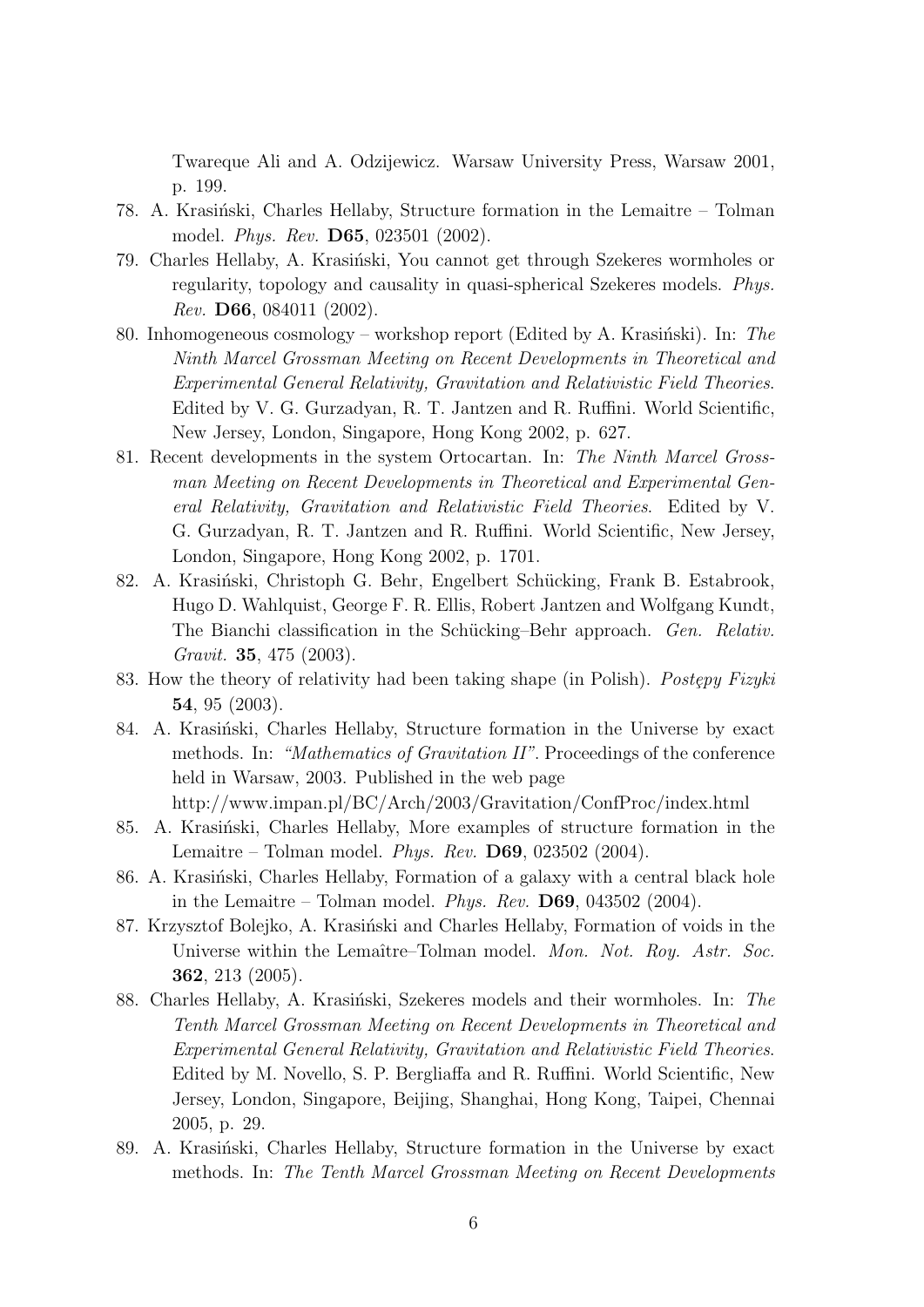*in Theoretical and Experimental General Relativity, Gravitation and Relativistic Field Theories*. Edited by M. Novello, S. P. Bergliaffa and R. Ruffini. World Scientific, New Jersey, London, Singapore, Beijing, Shanghai, Hong Kong, Taipei, Chennai 2005, p. 80.

- 90. Charles Hellaby, A. Krasiński, Alternative methods of describing structure formation in the Lemaître – Tolman model. *Phys. Rev.* **D73**, 023518 (2006).
- 91. A. Krasiński, Krzysztof Bolejko, Avoidance of singularities in spherically symmetric charged dust. *Phys. Rev.* **D73**, 124033 (2006) + erratum *Phys. Rev.* **D75**, 069904 (2007). Fully corrected text available from gr-qc 0602090.
- 92. Jerzy Plebański, A. Krasiński, An introduction to general relativity and cosmology [a textbook]. Cambridge University Press 2006. Paperback re-edition 2006.
- 93. A. Krasiński, Charles Hellaby, Structure formation in the Lemaître–Tolman cosmological model (a non-perturbative approach). In: *Topics in mathematical physics, general relativity and cosmology, in honor of Jerzy Plebański.* Proceedings of 2002 international conference. Edited by H. Garcia-Compean, B. Mielnik, M. Montesinos and M. Przanowski. World Scientific, New Jersey, London, Singapore, Beijing, Shanghai, Hong Kong, Taipei, Chennai 2006, p. 279.
- 94. Un-recognised discoveries. Little known episodes in the history of general relativity (in Polish). *Postępy Fizyki* **58**, 104 (2007).
- 95. A. Krasiński, Krzysztof Bolejko, Can a charged dust ball be sent through the Reissner – Nordström wormhole? *Phys. Rev.* **D76**, 124013 (2007).
- 96. Charles Hellaby, A. Krasiński, Physical and Geometrical Interpretation of the *ϵ ≤* 0 Szekeres Models. *Phys. Rev.* **D77**, 023529 (2008).
- 97. Geometry and topology of the quasi-plane Szekeres model. *Phys. Rev.* **D78**, 064038 (2008) + erratum *Phys. Rev.* **D85**, 069903(E) (2012). Fully corrected text: arxiv:0805.0529v4.
- 98. A. Krasiński, Krzysztof Bolejko, Nonsingular collapse of spherically symmetric charged dust. In: *Proceedings of 11th Marcel Grossman Meeting*. Edited by H. Kleinert, R.T. Jantzen and R. Ruffini, World Scientific, Singapore, 2008, p. 700.
- 99. On cosmological models and some misunderstandings about them (in Polish). *Postępy Fizyki* **60**, 98 (2009).
- 100. Krzysztof Bolejko, A. Krasiński, Charles Hellaby, Marie-Noëlle Célérier, Structures in the Universe by exact methods – formation, evolution, interactions [a monograph]. Cambridge University Press 2010.
- 101. M.-N. Célérier, Krzysztof Bolejko, A. Krasiński, A (giant) void is not mandatory to explain away dark energy with a Lemaître – Tolman model. Astron*omy and Astrophysics* **518**, A21 (2010).
- 102. A. Krasiński, Charles Hellaby, Krzysztof Bolejko and Marie-Noëlle Célérier, Imitating accelerated expansion of the Universe by matter inhomogeneities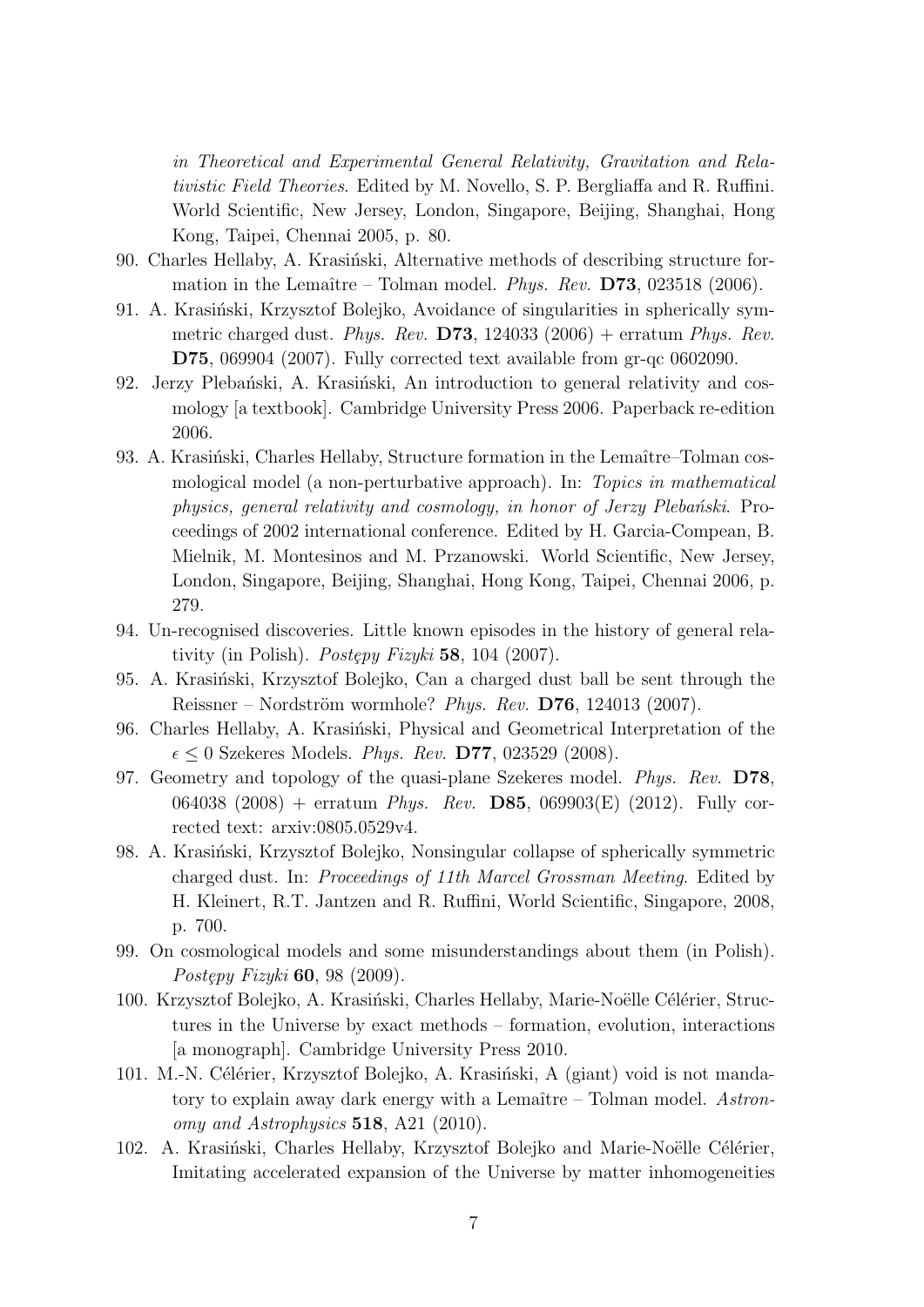– corrections of some misunderstandings. *Gen. Relativ. Gravit.* **42**, 2453 (2010).

- 103. On Charles Babbage's difference engine and other old computers (in Polish). *Postępy Fizyki* **61**, 229 (2010).
- 104. A. Krasiński, Krzysztof Bolejko, Redshift propagation equations in the *β'* ≠ 0 Szekeres models. *Phys. Rev.* **D83**, 083503 (2011).
- 105. Krzysztof Bolejko, Marie-Noëlle Célérier and A. Krasiński, Inhomogeneous cosmological models: exact solutions and their applications. *Class. Quant. Grav.* **28**, 164002 (2011).
- 106. Repeatable light paths in the shearfree normal cosmological models. *Phys. Rev.* **D84**, 023510 (2011).
- 107. Cosmological models and misunderstandings about them. *Acta Phys. Polon.* **B42**, 2263 (2011).
- 108. Przemysław Jacewicz and A. Krasiński, Formation of Gyrs old black holes in the centers of galaxies within the Lemaˆıtre–Tolman model. *Gen. Relativ. Gravit.* **44**, 81–105 (2012).
- 109. A. Krasiński and Gabriel Giono, The charged dust solution of Ruban matching to Reissner–Nordström and shell crossings. *Gen. Relativ. Gravit.* 44, 239–251 (2012).
- 110. A. Krasiński and Krzysztof Bolejko, Apparent horizons in the quasi-spherical Szekeres models. *Phys. Rev.* **D85**, 124016 (2012).
- 111. Repeatable light paths in the conformally flat cosmological models. *Phys. Rev.* **D86**, 064001 (2012).
- 112. A. Krasiński and Krzysztof Bolejko, Geometry of the quasi-hyperbolic Szekeres models. *Phys. Rev.* **D86** 104036 (2012).
- 113. A. Krasiński, George F. R. Ellis, Malcolm A. H. MacCallum (editors). Golden Oldies in general relativity. Hidden gems. Springer, Heidelberg 2013, 493 pp, ISBN 978-3-642-34504-3.
- 114. Accelerating expansion or inhomogeneity? A comparison of the ΛCDM and Lemaître – Tolman models. *Phys. Rev.* **D89**, 023520 (2014); erratum: *Phys. Rev.* **D89**, 089901(E) (2014).
- 115. Accelerating expansion or inhomogeneity? Part 2: Mimicking acceleration with the energy function in the Lemaître – Tolman model. *Phys. Rev.* **D90**, 023524 (2014).
- 116. Mimicking acceleration in the constant-bang-time Lemaître Tolman model: Shell crossings, density distributions and light cones. *Phys. Rev.* **D90**, 064021 (2014).
- 117. Blueshifts in the Lemaˆıtre Tolman models. *Phys. Rev.* **D90**, 103525 (2014).
- 118. A. Krasiński and Krzysztof Bolejko, Exact inhomogeneous models and the drift of light rays induced by nonsymmetric flow of the cosmic medium. In: *Proceedings of 13th Marcel Grossman Meeting*. Edited by R. T. Jantzen, K. Rosquist and R. Ruffini, World Scientific, New Jersey, London, Singapore,